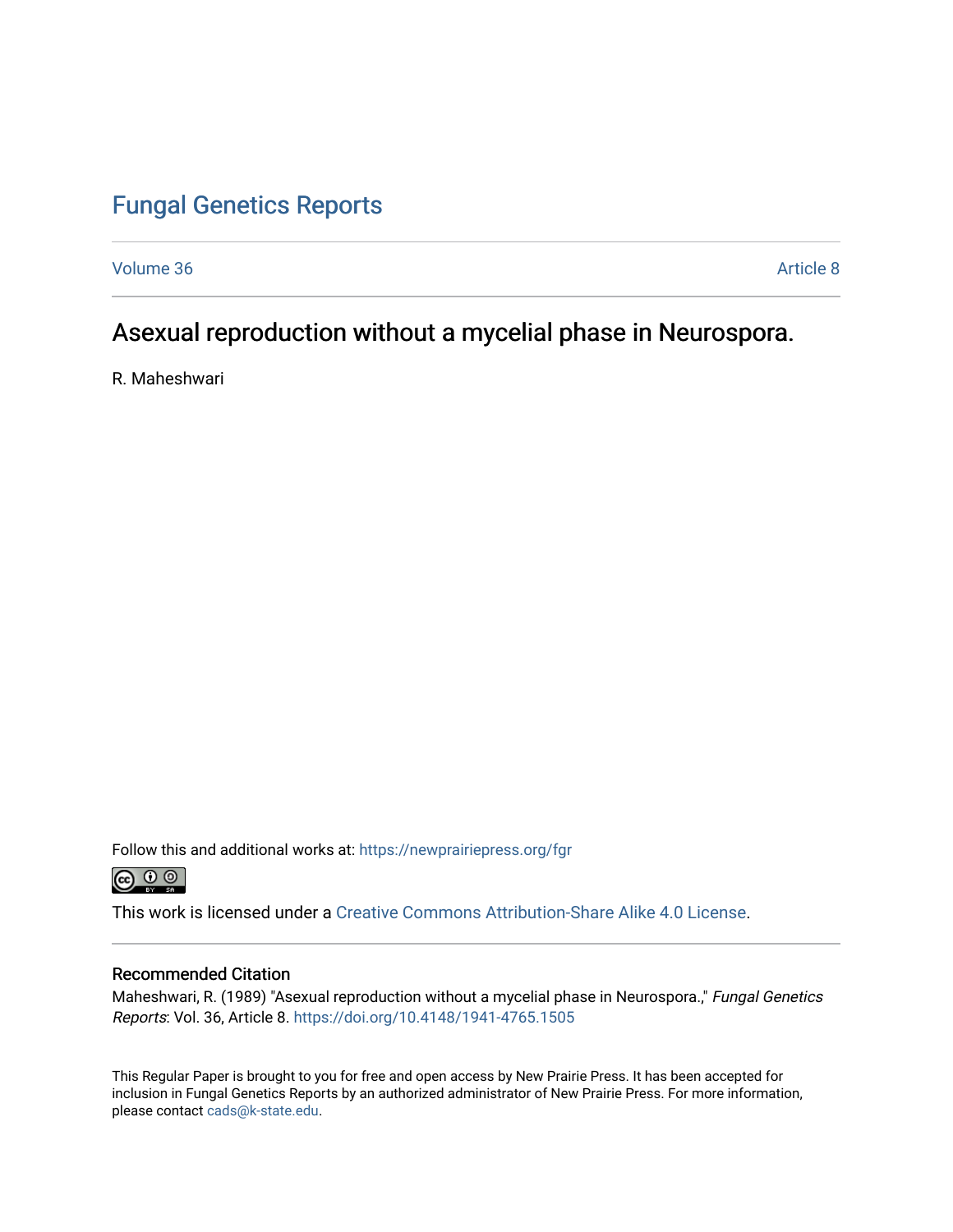# Asexual reproduction without a mycelial phase in Neurospora.

### Abstract

Asexual reproduction without a mycelial phase in Neurospora.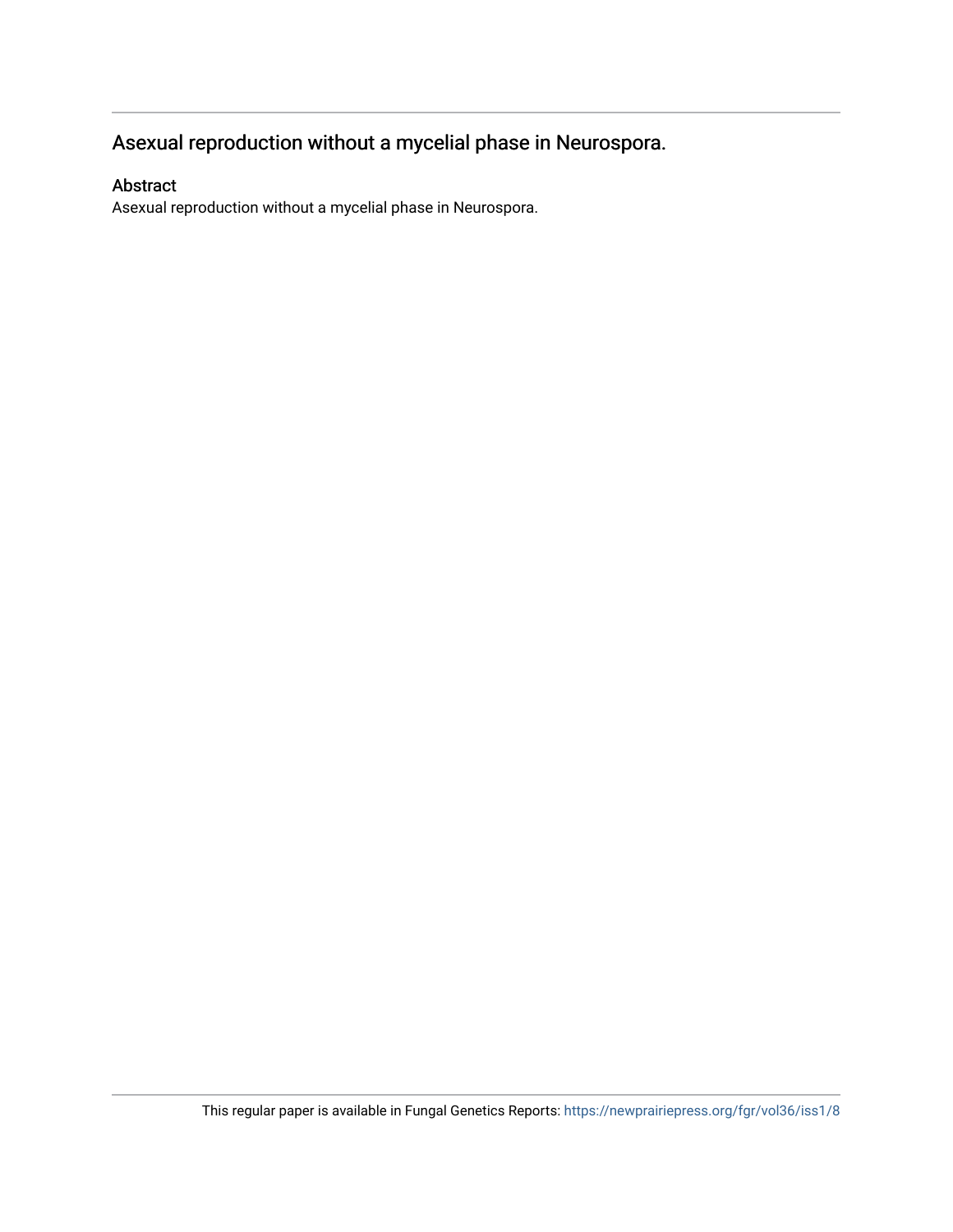Maheshwari, R. A strain of Neurospora, Vickramam, mating type A, isolated from soil collected in July 1976 from Thanjavur District, Tamil Nadu in South India by a "soil pasteurization" method described Asexual reproduction without a mycelial phase in Neurospora. earlier (Maheshwari and Antony 1974 J. Gen. Microbiol. 82:505-507) shows an unusual development in submerged liquid culture. Macroconidia from agar-grown cultures germinate but the elongation growth of the germ tubes is soon arrested. The entire germ tube directly differentiates into asexual spores. This type of differentiation of asexual spores is similar to "premature conidiation" (Plesofsky-Vig et al.1983 Bxp. Mycol. 7:283-286) or "microcycle conidiation" (Guignard et al. 1984 Can. J. Microbiol. 30:1210-1215) which is inducible in some laboratory wild-type N. crassa and also in a few other fungi, by the manipulation of the physical or chemical conditions of the culture. In contrast, neither exposure to high temperature nor to nutrient-poor growth medium is necessary for premature sporulation in the Vickramam strain. All germinated conidia of this strain show spontaneous and synchronous development of asexual spores in agitated liquid culture. Unlike the spores in the induced premature conidiation in wild-type Neurospora referred to above, the spores produced by Vickramam show a strong tendency to separate.

The time course of the morphological differentiation of the conidial germ tubes in cultures grown in Vogel's minimal medium supplemented with 1.5% glucose on a gyratory shaker at 3O°C is as follows. The elongation growth of the germ tube is arrested at 10- 12 h (Fig. 1A). By 14 h, the germling becomes distinctly septated with thick walls (Fig 1B). By 18 h, cells begin to enlarge basipetally (Fig. 1C). Some cells of the germling ooze protoplasm and function as disjunctor cells. (Fig. 1D), facilitating the disarticulation of the chain of spores. By 24 h, a small percentage of spores, either while still attached to the other spores in the chain (Fig. 1E) or after their separation, begin to germinate. Spores may enlarge considerably in 48 h and produce hyphal growth. The cycle of premature conidiation is not repeated. Another distinctive feature of the Vickramam strain is the production of a strong fruity odor, both in agar- or in liquid-grown cultures.

In crosses of the Vickramam strain with the wild-type N. crassa 74-ORS-6a (FGSC 4200), a reasonable number of strains derived from the progeny ascospores also show "premature conidiation". The synchronous differentiation of germ tubes into asexual spores suggest that such strains may be potentially useful experimental material for the study of gene expression during asexual reproduction. The Vickramam culture has been deposited in the FGSC (No. 6688).

Acknowledgements: I thank David Perkins for his advice. This work was supported in part by the University Grants Commission. - - - Department of Biochemistry, Indian Institute of Science, Bangalore-560012, India.